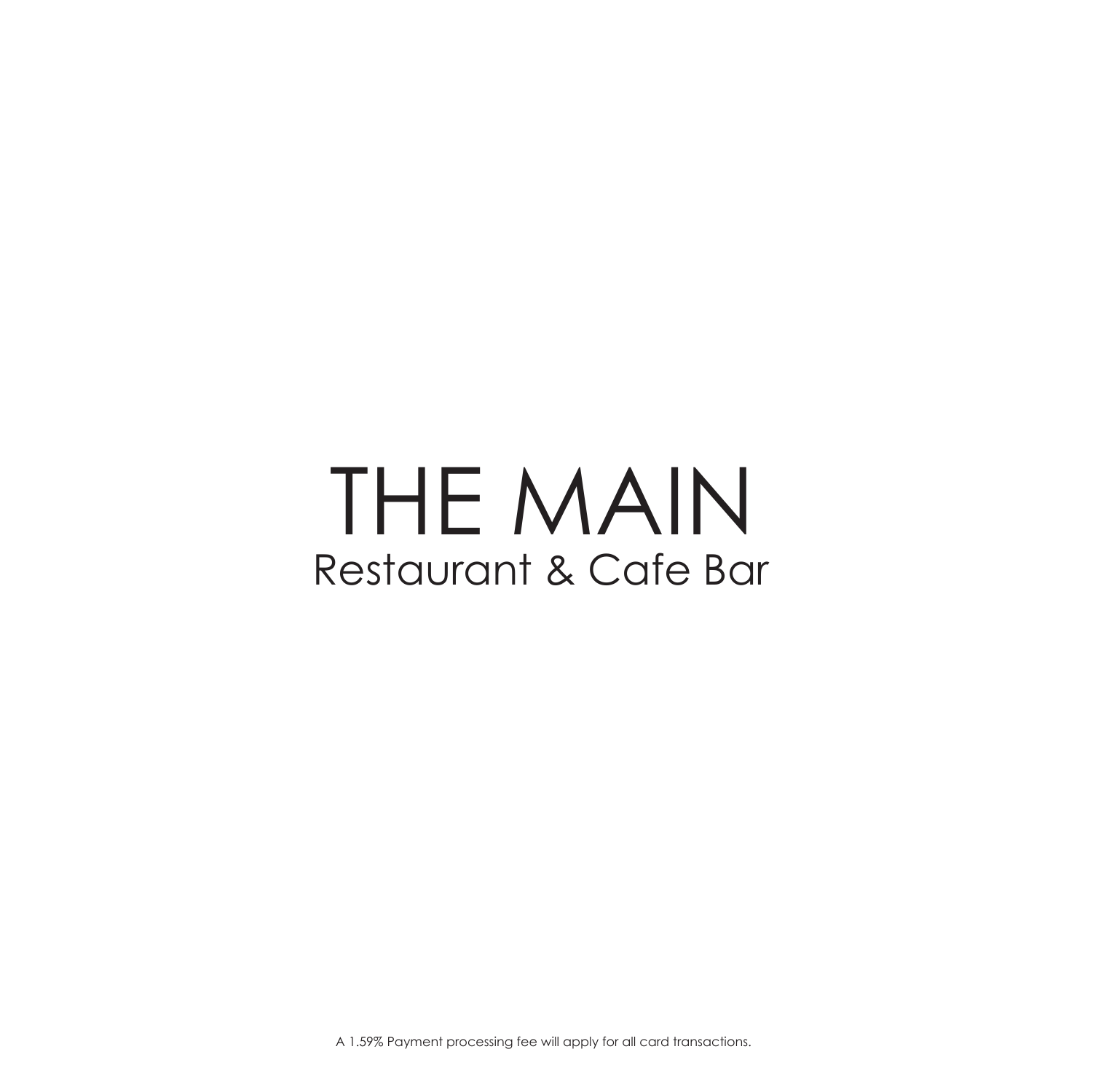## BREAKFAST SERVED UNTIL 3PM

|                                                                                                                                                                                                                                                                                                                                                                                               | 2.00                                                                                                                                        | 13.90 |
|-----------------------------------------------------------------------------------------------------------------------------------------------------------------------------------------------------------------------------------------------------------------------------------------------------------------------------------------------------------------------------------------------|---------------------------------------------------------------------------------------------------------------------------------------------|-------|
|                                                                                                                                                                                                                                                                                                                                                                                               |                                                                                                                                             |       |
|                                                                                                                                                                                                                                                                                                                                                                                               |                                                                                                                                             | 23.90 |
|                                                                                                                                                                                                                                                                                                                                                                                               |                                                                                                                                             | 21.90 |
|                                                                                                                                                                                                                                                                                                                                                                                               |                                                                                                                                             | 24.90 |
|                                                                                                                                                                                                                                                                                                                                                                                               |                                                                                                                                             | 22.90 |
|                                                                                                                                                                                                                                                                                                                                                                                               |                                                                                                                                             | 19.90 |
|                                                                                                                                                                                                                                                                                                                                                                                               |                                                                                                                                             | 21.90 |
|                                                                                                                                                                                                                                                                                                                                                                                               |                                                                                                                                             | 23.90 |
|                                                                                                                                                                                                                                                                                                                                                                                               |                                                                                                                                             | 19.90 |
|                                                                                                                                                                                                                                                                                                                                                                                               |                                                                                                                                             | 24.90 |
| Bacon, ham, baked beans, avocado, spinach, sautéed mushrooms, grilled tomatoes 5.00 ea<br>W/kale, marinated fetta, pomegranate, quinoa, tahini yoghurt, sweet potato hummus, spiced<br>Peanut butter cream cheese, sautéed berries, peanut and hazelnut crumble and maple syrup<br>With a blend of mascarpone, mixed berries compote, fresh seasonal berries, vanilla ice cream and a side of | <b>GLUTEN FREE TOAST ADD</b><br>Eggs gently poached in a base of tomatoes, onion, eggplant, red capsicum and spices w/ warmed Turkish bread |       |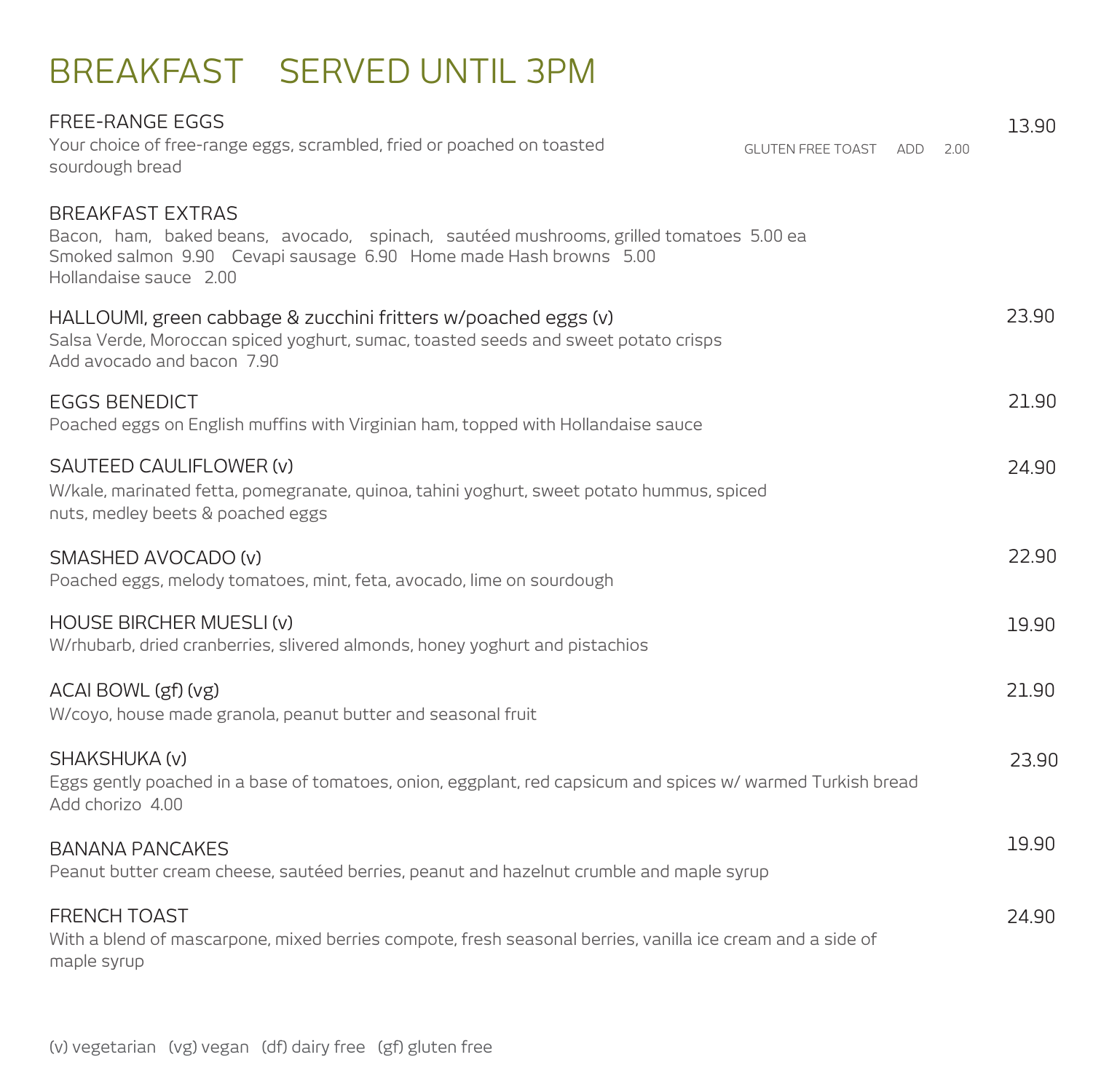# FRESH FRUIT JUICES

| <b>APPLE JUICE</b>                                                                                                                                                                                                                                              | 11.90 |
|-----------------------------------------------------------------------------------------------------------------------------------------------------------------------------------------------------------------------------------------------------------------|-------|
| ORANGE JUICE                                                                                                                                                                                                                                                    | 11.90 |
| PINEAPPLE JUICE                                                                                                                                                                                                                                                 | 11.90 |
| <b>DETOX</b><br>Carrot, Celery, Beetroot, Ginger & Lemon it's great source of beta-carotene that is<br>converted into vitamin A in the body which plays an essential role in regulating the digestive<br>system. It contains vitamin A, vitamin B-6 & vitamin C | 11.90 |
| SUPER GREEN Spinach, Pear, Celery, Cucumber, Apple & Kiwi provide a significant amount of<br>antioxidants & nutrients including magnesium, folate, vitamin B-6 & vitamin C                                                                                      | 11.90 |
| VITAMIN C. Orange, Pineapple, Strawberry & Kiwi provide a significant amount of magnesium, vitamin C,<br>vitamin A & zinc                                                                                                                                       | 11.90 |
| WATERMELON COOLER Watermelon is a great source of vitamin A which helps the body fight off<br>infection. Pineapple, Orange & Lemon contain an ample amount of vitamin C                                                                                         | 11.90 |
| THE BOMB Pineapple, Cucumber, Spinach, Green Apple, Mint and Orange                                                                                                                                                                                             | 11.90 |
| IMMUNITY ROCKET Beetroot, Celery, Parsley, Green Apple, Ginger                                                                                                                                                                                                  | 11.90 |
| ZINGER Carrot, Green Apple, Lime, Ginger                                                                                                                                                                                                                        | 11.90 |
| GREEN GIANT Kale, Spinach, Parsley, Cucumber, Green Apple, Asparagus & Celery                                                                                                                                                                                   | 11.90 |
| REFRESHER Carrot, Celery, Green Apple, Orange, Ginger, Watermelon, Pineapple, Beetroot & Strawberries                                                                                                                                                           | 11.90 |
| <b>CRUSHES</b>                                                                                                                                                                                                                                                  |       |
| LEMON CRUSH The freshness of Lemon, Orange & Lemon Sorbet crushed with ice is a great source of<br>vitamin C                                                                                                                                                    | 11.90 |
| BERRY CRUSH The freshness of fresh berries, apple & lemon sorbet crushed with ice                                                                                                                                                                               | 11.90 |
| WATERMELON CRUSH Freshly juiced Watermelon, Tropical juice, Sorbet with ice                                                                                                                                                                                     | 11.90 |
| TROPICAL CRUSH Mango, Banana, Strawberries, Watermelon, Sorbet with ice                                                                                                                                                                                         | 11.90 |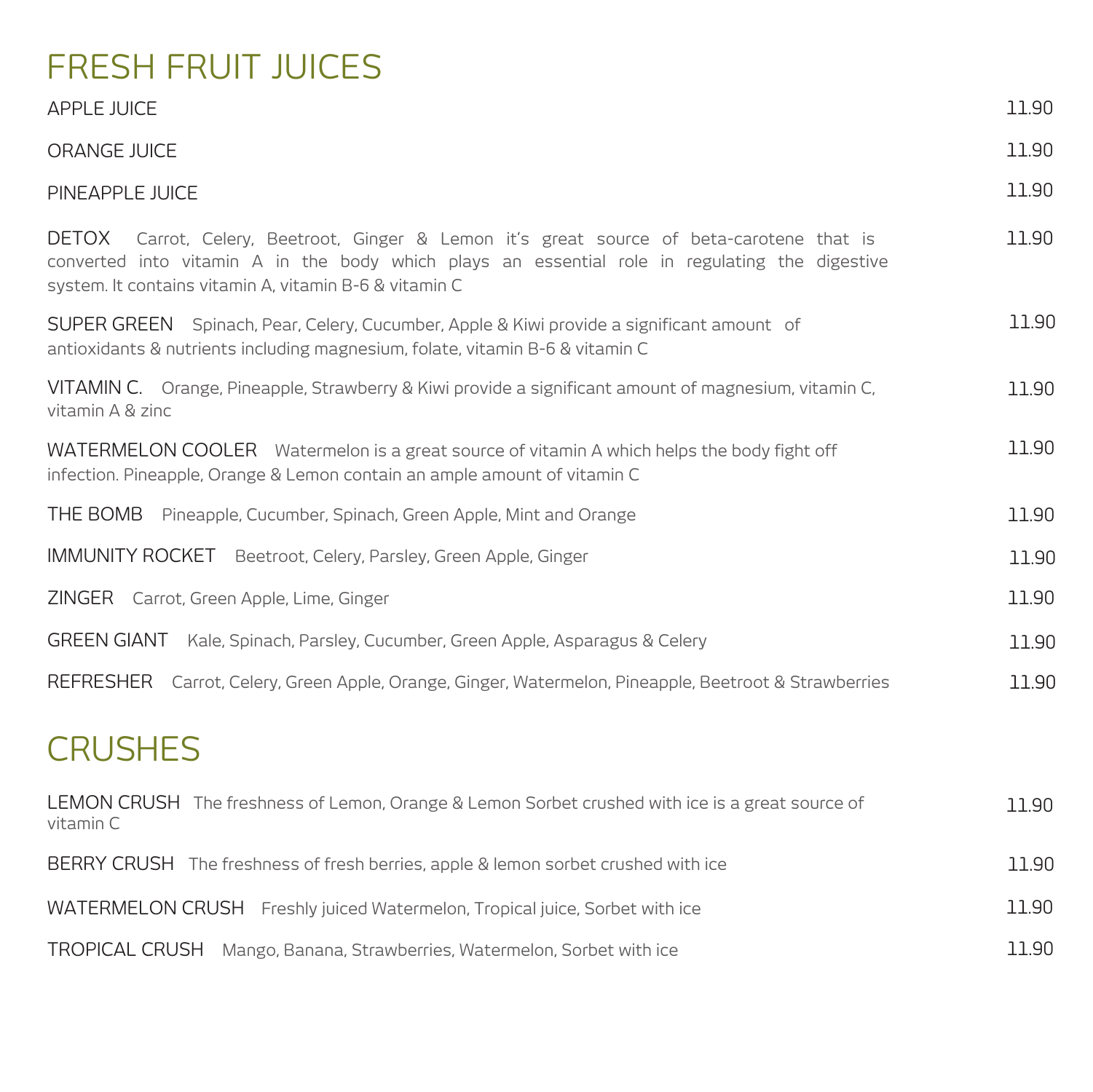# THE HOUSE SPECIALS

| <b>TANDOORI CHICKEN ROTI</b><br>Minted raita, grilled pumpkin, baby spinach leaves wrapped in roti served with chips                                                      | 16.90 |
|---------------------------------------------------------------------------------------------------------------------------------------------------------------------------|-------|
| <b>BEEF BURGER</b><br>Grilled Angus Beef with caramelised onion, tomato, pickles, our secret burger sauce, American cheese<br>and mixed lettuce served with fries         | 28.90 |
| STEAK SANDWICH<br>Grilled Scotch fillet with fried egg, bacon, tasty cheese, caramelised onion, pickles, garlic aioli, mustard,<br>cos lettuce & tomato served with fries | 28.90 |
| MUSTARD CHICKEN BURGER<br>Crispy fried chicken, bacon, American cheese, American mustard, pickles, onion, lettuce and mayo<br>Served with fries                           | 26.90 |

| KIDS MENU | (AGES 16 AND UNDER ) |
|-----------|----------------------|
|           |                      |

| <b>CHEESEBURGER &amp; CHIPS</b>                                                       | 16.90 |
|---------------------------------------------------------------------------------------|-------|
| <b>CHICKEN NUGGETS &amp; CHIPS</b>                                                    | 16.90 |
| BATTERED FLATHEAD TAILS WITH TARTARE & CHIPS                                          | 17.90 |
| CHICKEN PARMIGIANA & CHIPS                                                            | 17.90 |
| <b>FLOUR DUSTED CALAMARI &amp; CHIPS</b>                                              | 17.90 |
| All served with your choice of fresh pasta (Linguine, Pappardelle, Rigatoni, Gnocchi) |       |
| BOLOGNAISE / CARBONARA                                                                | 16.90 |
| NAPOLI                                                                                | 14.90 |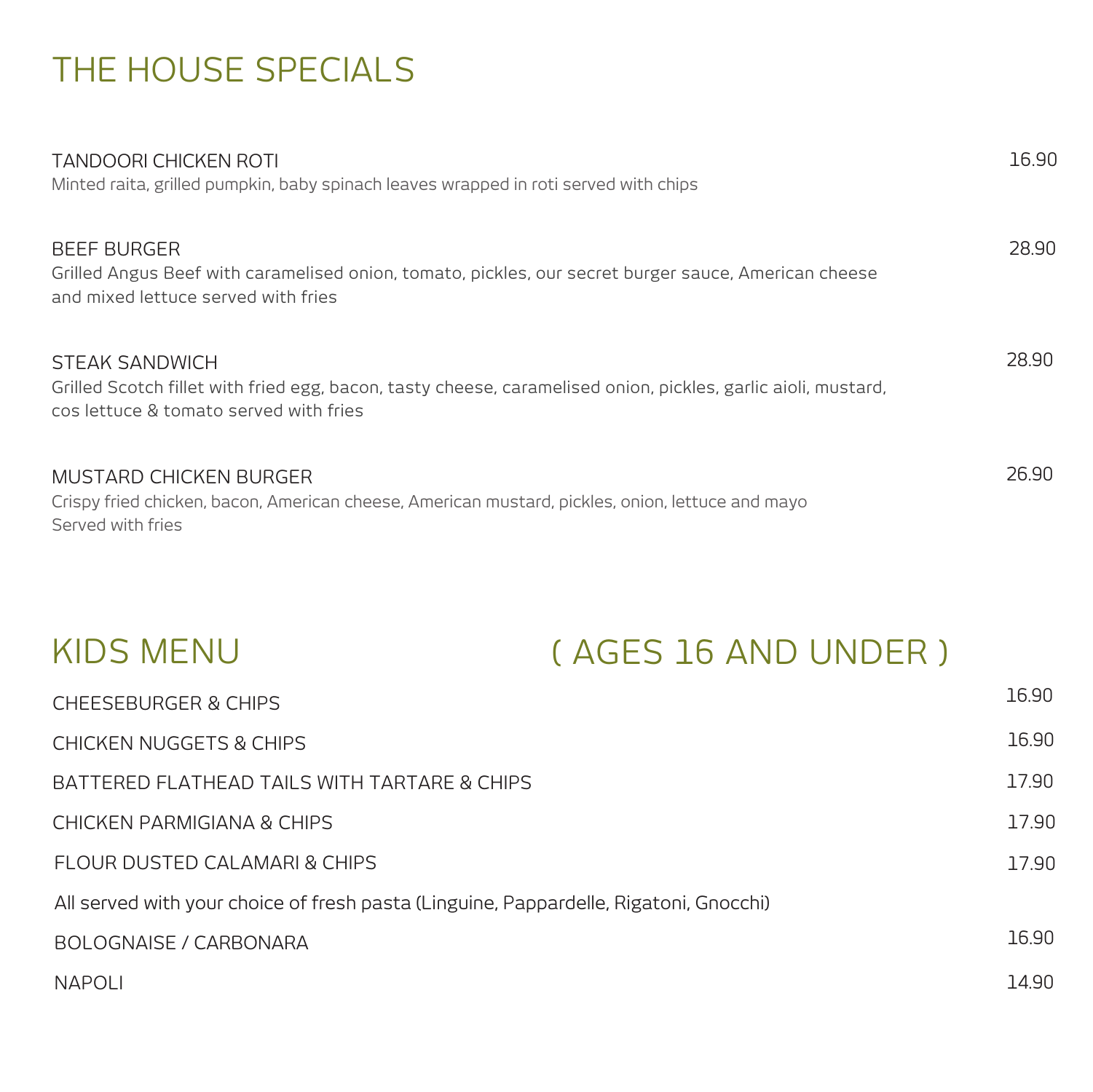## SHARING PLATES

| SOUP OF THE DAY Served with crusty bread                                                                                                                                             | 15.90 |
|--------------------------------------------------------------------------------------------------------------------------------------------------------------------------------------|-------|
| TRIO OF DIPS Served with freshly baked sesame bread                                                                                                                                  | 21.90 |
| <b>VEGETARIAN SPRING ROLLS</b><br>Spring roll pastry filled with julienne vegetables & Rice noodle fried in vegetable oil served<br>with soy sesame sauce                            | 17.90 |
| <b>JAPANESE PRAWN GYOZA</b><br>Grilled dumplings filled with chives, prawn & coriander served with soy sesame sauce                                                                  | 17.90 |
| PAN-FRIED GARLIC PRAWNS*<br>Fennel, salt, chilli, garlic, lemon served with side salad                                                                                               | 24.90 |
| BAKED MUSHROOMS*<br>Swiss brown mushrooms with home made ricotta & fetta cheese topped with semi-dried<br>tomatoes, wild roquette & crushed cashew nuts drizzled with balsamic glaze | 17.90 |
| EGGPLANT CHIPS Served with chipotle mayonnaise                                                                                                                                       | 17.90 |
| CHAR-GRILLED CHILLI CHICKEN RIBS<br>Chicken ribs served with side salad                                                                                                              | 18.90 |
| <b>CRUMBED SAGANAKI SKEWERS Olives and semi-dried tomatoes</b>                                                                                                                       | 19.90 |
| OLIVE ALL'ASCOLANA Crumbed & fried olives with Labneh mint dip                                                                                                                       | 16.90 |
| <b>INSALATA CAPRESE</b> Sliced mozzarella, tomato, basil, pesto, seasoned with rock salt &<br>olive oil                                                                              | 19.90 |
| SALMON CARPACCIO Wild roquette, pine nuts, smoked salmon, capers, shallots &<br>lemon dressing                                                                                       | 24.90 |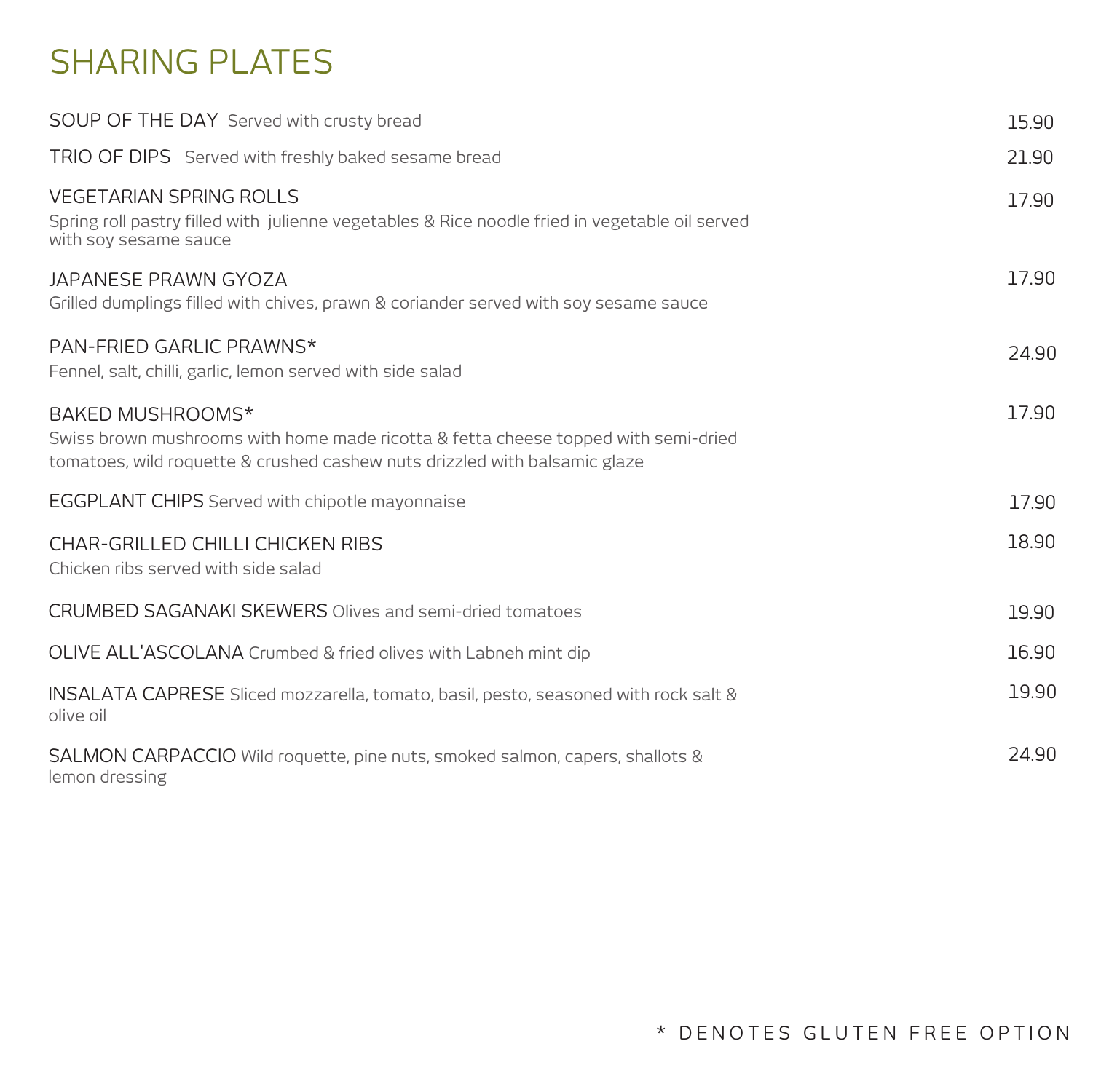# SALADS

| <b>CAESAR SALAD</b>                                                                                                                                                      |                                                      | 21.90 |
|--------------------------------------------------------------------------------------------------------------------------------------------------------------------------|------------------------------------------------------|-------|
| Cos lettuce, crispy bacon, shaved parmesan, croutons, home made                                                                                                          |                                                      |       |
| caesar dressing topped with a poached egg & anchovies                                                                                                                    | <b>GRILLED CHICKEN ADD</b><br>SMOKED SALMON ADD 9.90 | 7.90  |
| WARM SPICED BEEF SALAD (gf)                                                                                                                                              |                                                      | 27.90 |
| w/ soba noodles, Asian slaw, coriander, red chilli, peanuts, spring onion and crispy shallots                                                                            |                                                      |       |
| MOROCCAN SPICED CHICKEN (gf)                                                                                                                                             |                                                      | 27.90 |
| w/ quinoa, rocket, sweet potato, cherry tomatoes and preserved lemon dressing                                                                                            |                                                      |       |
| <b>CALAMARI SALAD</b>                                                                                                                                                    |                                                      | 29.90 |
| Flour dusted calamari w/ Napa cabbage, red cabbage, mixed lettuce, fetta, Spanish onion, carrot,<br>pumpkin, w/lime and sweet chilli gazpacho dressing                   |                                                      |       |
| SUPERFOOD SALAD (vg) (gf)                                                                                                                                                |                                                      | 27.90 |
| Spinach, roquette, avocado, edamame beans, cucumber, grilled asparagus, wild rice, quinoa, smoked<br>almonds and chickpeas, tossed in apple cider and olive oil dressing |                                                      |       |
| <b>WARM PRAWN SALAD</b>                                                                                                                                                  |                                                      | 31.90 |
| Prawns, kale, broccoli, corn, black beans, wild rice, cherry tomato, avocado, beetroot, hummus, goji<br>berry and Jalapenos, tossed in honey lemon dressing              |                                                      |       |
| +grilled chicken 7.90                                                                                                                                                    |                                                      |       |
| +grilled lamb 9.90                                                                                                                                                       |                                                      |       |
| +smoked salmon 9.90                                                                                                                                                      |                                                      |       |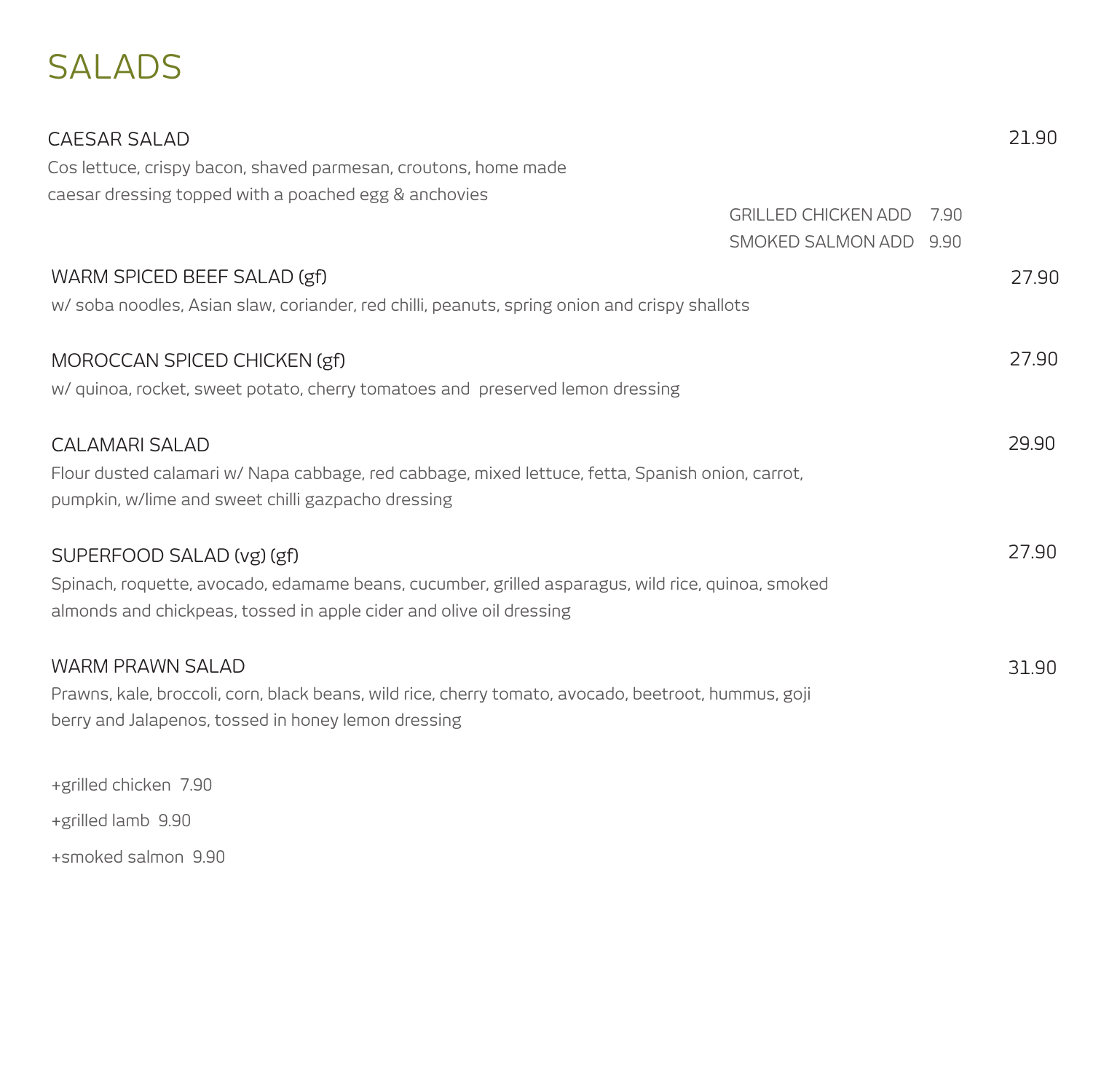## PASTA

All served with your choice of fresh pasta (Linguine, Pappardelle, Rigatoni, Gnocchi)

| <b>MARINARA</b><br>Black Tiger prawns, scallops, calamari, Morten Bay bug, King prawn & mussels sautéed with garlic &<br>shallots in olive oil & white wine with fresh basil, parsley | 43.90 |
|---------------------------------------------------------------------------------------------------------------------------------------------------------------------------------------|-------|
| <b>CRAB</b><br>Blue swimmer crab meat, cherry tomato, zucchini, lobster bisque & chilli                                                                                               | 39.90 |
| <b>ADAMO</b><br>Served with sautéed chicken, semi-dried tomatoes, snow peas, Prosciutto & spinach in Napoli cream<br>sauce                                                            | 31.90 |
| <b>FORESTIERE</b><br>Sautéed chicken fillet with shallots, mushrooms, avocado & garlic tossed in a light white wine &<br>cream sauce                                                  | 31.90 |
| <b>CHILLI GARLIC</b><br>Baby spinach, parmesan, sautéed broccolini, peas, fresh chilli, garlic & olive oil                                                                            | 29.90 |
| LASAGNA<br>Layered fresh homemade pasta, beef bolognese, mozzarella & grated parmesan                                                                                                 | 28.90 |
| <b>SEAFOOD &amp; CHICKEN PAELLA</b><br>Black tiger prawns, Morten Bay bug, calamari, mussels, scallops & chicken with chorizo sausage,<br>capsicum, smoked paprika & garden peas      | 39.90 |
| SPINACH & RICOTTA FILLED AGNOLOTTI<br>With napoli sauce & fresh basil, topped with pine nuts & cherry tomatoes                                                                        | 31.90 |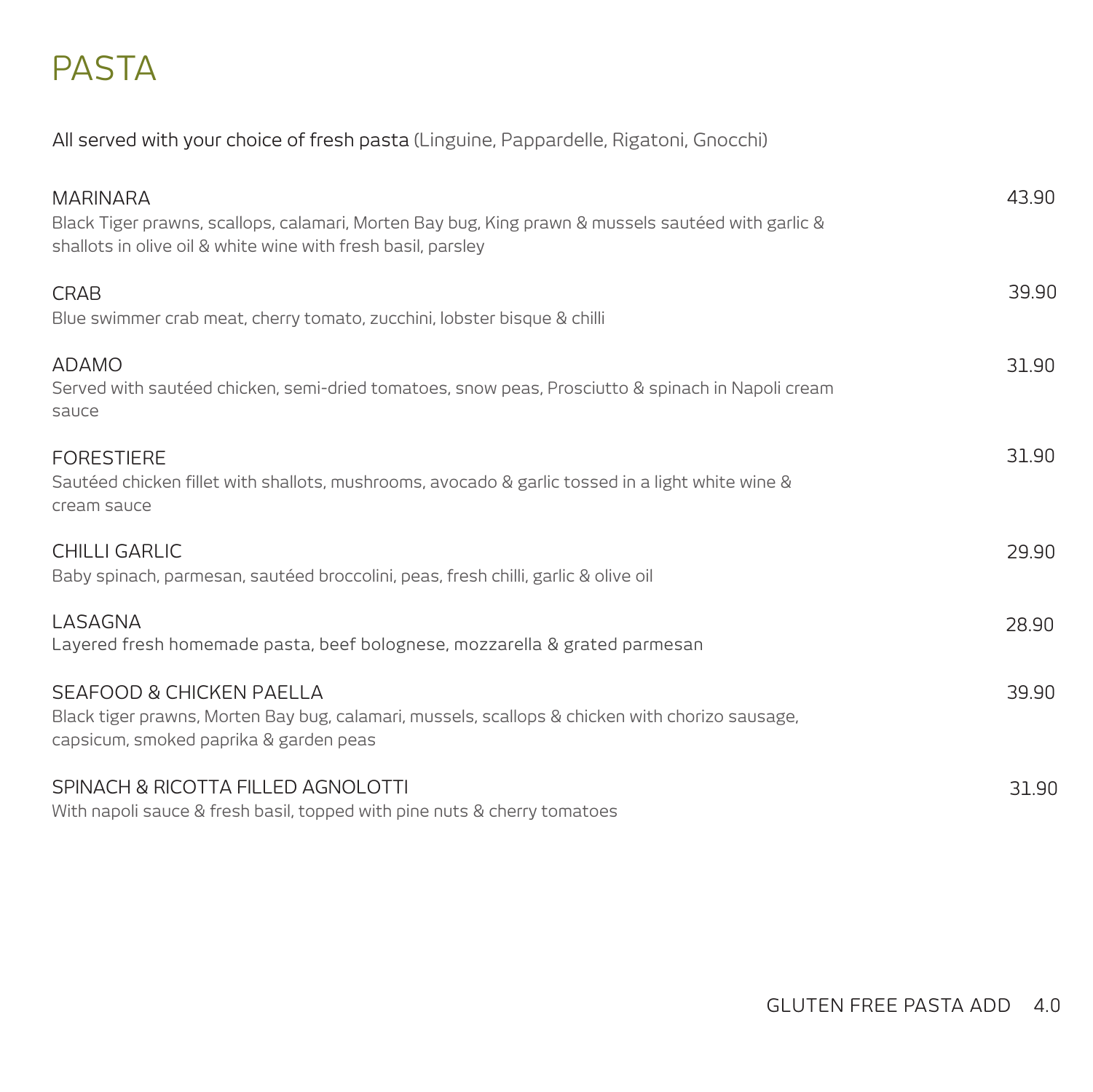#### MAINS

| FISH OF THE DAY Ask your waiter for today's catch                                                                                                                                                                                                            | market price |
|--------------------------------------------------------------------------------------------------------------------------------------------------------------------------------------------------------------------------------------------------------------|--------------|
| <b>SCOTCH FILLET 300g</b><br>Hand cut chips served with your choice of sauce; mushroom, pepper, red wine jus, garlic butter or<br>mustard                                                                                                                    | 44.90        |
| <b>USA PORK RIBS</b><br>Ribs marinated in our home made rub cooked in sticky BBQ sauce served with chips & Chef's salad                                                                                                                                      | 43.90        |
| <b>SEAFOOD BASKET</b><br>Tempura battered prawns, grilled scallops, battered flathead, grilled Moreton Bay bug, grilled King<br>prawn, pan-fried mussels, flour dusted calamari served with chips, Chef's salad, home made tartare<br>sauce & cocktail sauce | 46.90        |
| <b>CHICKEN PARMIGIANA</b><br>Crumbed free-range chicken breast topped with house made Napoli sauce & mozzarella cheese<br>served with chips & Chef's salad<br>Add ham 4.50                                                                                   | 28.90        |
| <b>NASI GORENG</b><br>Authentic traditional fried rice with prawns, chilli, chicken, red & green cabbage, spring onion, snow<br>peas, soy sauce, topped with fried egg & shallots                                                                            | 34.90        |
| <b>MOROCCAN LAMB SHANK</b><br>Moroccan lamb shank served with mash potato and sautéed vegetables                                                                                                                                                             | 34.90        |
| <b>BUTTER CHICKEN</b><br>With poppadom, rice, Roti bread & cucumber Riata                                                                                                                                                                                    | 29.90        |
| <b>BREADS</b>                                                                                                                                                                                                                                                |              |

11.90

GARLIC BREAD / HERB AND CHEESE BREAD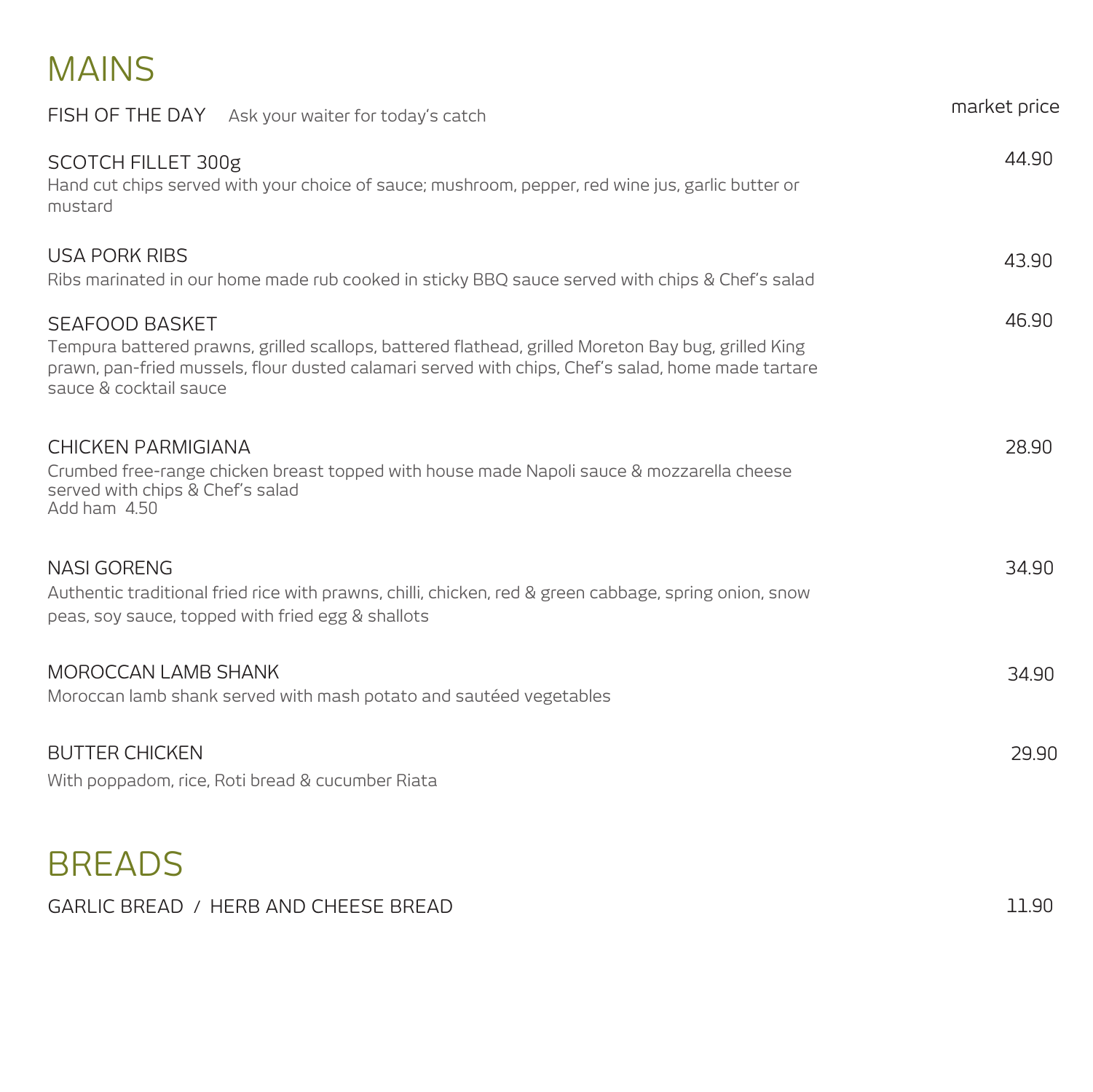#### WOOD FIRED PIZZA

| 1 PORTOFINO<br>Fior di latte, prawns marinated with garlic, chilli, oregano                                                                  | 27.90 |
|----------------------------------------------------------------------------------------------------------------------------------------------|-------|
| 2 BUFFALO MOZZARELLA<br>Tomato, Mozzarella cheese, buffalo mozzarella & mixed herbs                                                          | 23.90 |
| 3 BRUSCHETTA PIZZA<br>Garlic, Mozzarella cheese, Roma tomatoes, onion & feta topped with olive oil, balsamic glaze & fresh basil             | 24.90 |
| 4 PROSCIUTTO<br>Tomato, buffalo Mozzarella topped with thinly sliced prosciutto, parmesan, roquette, olive oil & balsamic glaze              | 26.90 |
| 5 VOLCANO<br>Tomato, Mozzarella cheese, capsicum, onion, hot salami, sautéed mushrooms, olives & chilli                                      | 27.90 |
| 6 POTATO ROSEMARY & SEA SALT<br>Mozzarella cheese, caramalised onion, topped with fresh rosemary, fetta cheese, semi-dried tomatoes & pepper | 25.90 |
| 7 HAWAIIAN<br>Tomato, Mozzarella cheese, Virginian ham, pineapple                                                                            | 24.90 |
| 8 CAPRICCIOSA<br>Tomato, Mozzarella cheese, Virginian ham, hot salami, olives, sautéed mushrooms & mixed herbs                               | 27.90 |
| <b>BBQ CHICKEN</b><br>9<br>Chicken, tomato, Mozzarella cheese, mushroom & pineapple topped with BBQ sauce                                    | 26.90 |
| <b>10 VEGETARIAN</b><br>Tomato, Mozzarella cheese, mushroom, spanish onion, capsicum, olives, mixed herbs, garlic & olive oil                | 25.90 |
| 11 SEAFOOD<br>Tomato, Mozzarella cheese, asparagus, prawns, Scallops, Mussels, calamari & garlic, parsley, lemon                             | 29.90 |
| <b>12 MEAT LOVERS</b><br>Tomato, Mozzarella cheese, onion, sausage, bacon, ham & salami topped with BBQ sauce                                | 28.90 |
| 13 GARLIC & HERB PIZZA<br>Mozzarella cheese, garlic & herbs                                                                                  | 18.90 |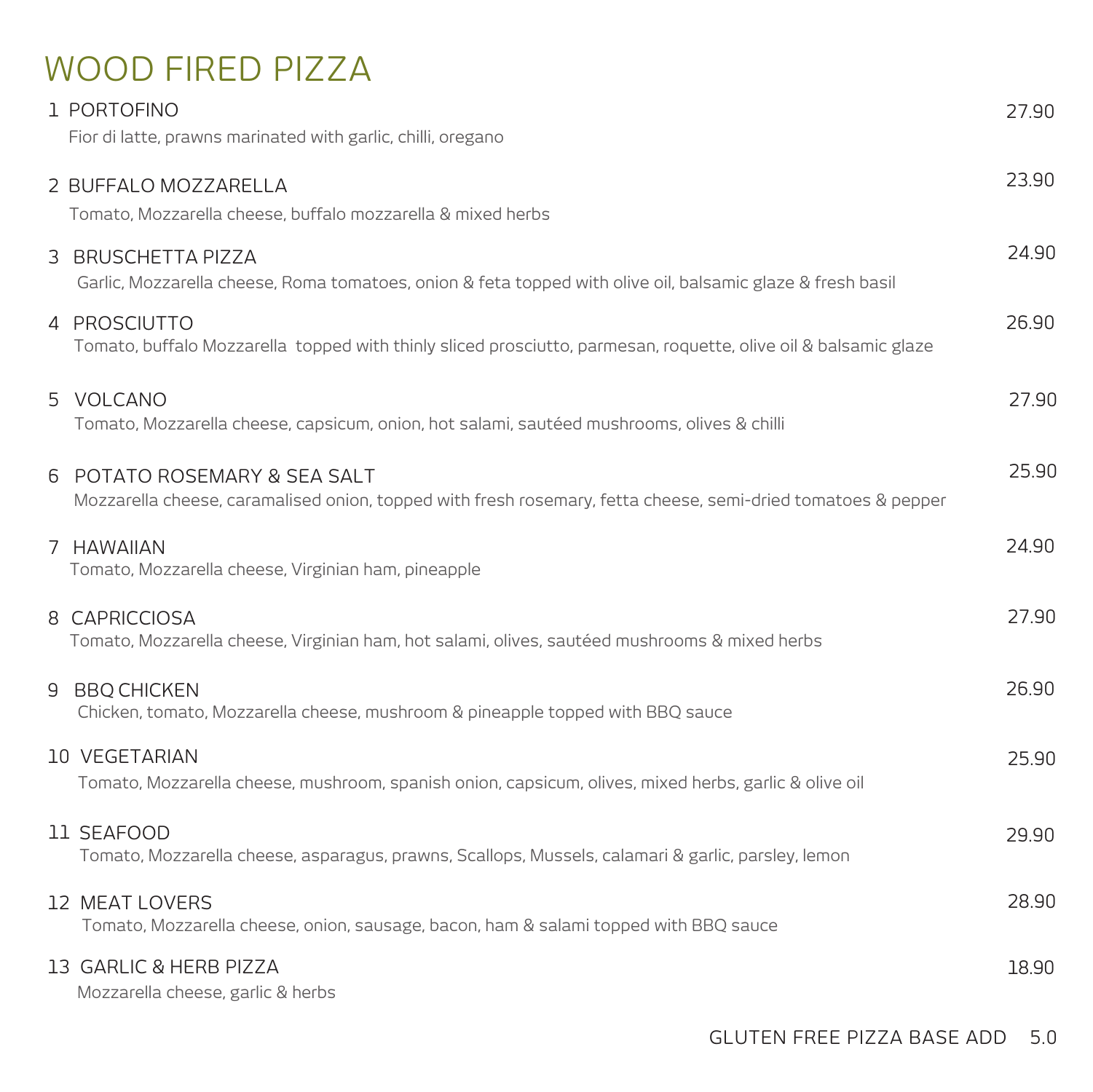# **DESSERTS**

| NUTELLA PIZZA                                                                                               | 19.90 |
|-------------------------------------------------------------------------------------------------------------|-------|
| Wood fired pizza topped with Nutella, fresh bananas & strawberries                                          |       |
| LIME CREME BRULEE<br>French creamy custard dessert topped with caramelised sugar, served with a lime sorbet | 19.90 |
| HOUSE MADE OREO CHOCOLATE MOUSSE<br>Served with vanilla bean ice cream                                      | 15.90 |
| HOUSE MADE CHOCOLATE BROWNIE<br>W/vanilla bean ice cream, fresh berries                                     | 15.90 |

CAKES ON DISPLAY (Ask Staff)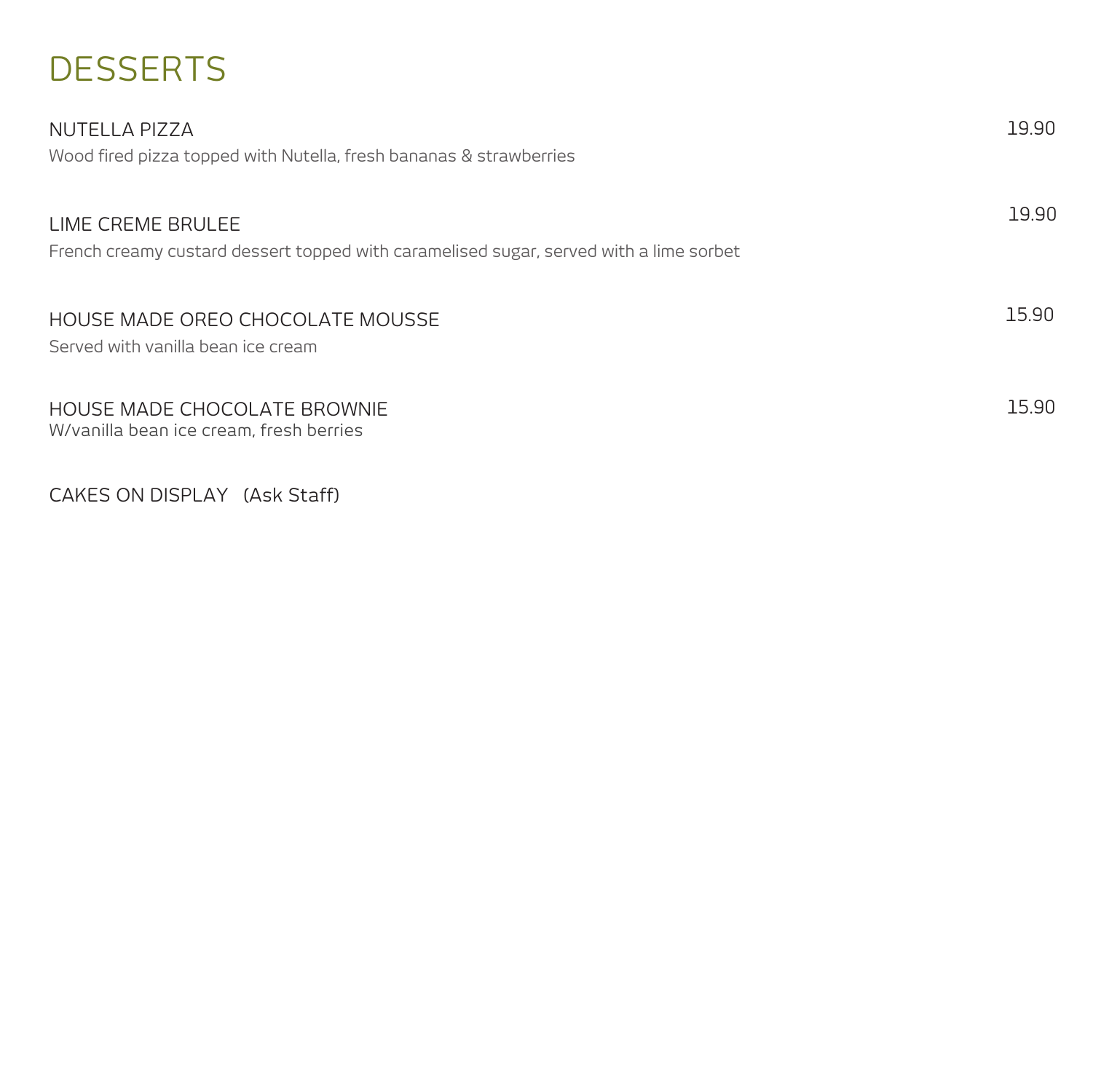# HOT DRINKS

| <b>AFFOGATO</b>                                                                                                                                                                      | 6.90         | <b>CAFE LATTE</b>                        | 4.50 |  |
|--------------------------------------------------------------------------------------------------------------------------------------------------------------------------------------|--------------|------------------------------------------|------|--|
| CAPPUCCINO                                                                                                                                                                           | 4.50         | <b>ESPRESSO</b>                          | 4.50 |  |
| <b>HOT CHOCOLATE</b>                                                                                                                                                                 | 4.50         | <b>CHAI LATTE</b>                        | 4.70 |  |
| FRANGELICO AFFOGATO                                                                                                                                                                  | 14.90        |                                          |      |  |
| VIENNA COFFEE OR CHOCOLATE                                                                                                                                                           | 7.90         |                                          |      |  |
| <b>EXTRAS</b><br>MUG 0.9 DECAFE 0.6                                                                                                                                                  | SOY MILK 0.8 | ALMOND MILK 0.8<br>LACTOSE FREE MILK 0.8 |      |  |
| TEAS<br><b>ENGLISH BREAKFAST</b><br>Full bodied, with a smooth finish pure black tea                                                                                                 |              |                                          | 5.00 |  |
| SUPREME EARL GREY<br>Elegantly balanced with a twist of citrus, pure black tea, marigold flowers, citrus peel & natural<br>bergamot flavour                                          |              |                                          |      |  |
| <b>MALABAR CHAI</b><br>A spicy & complex body, with a deliciously smooth finish of the pure black tea, cardamon, cloves,<br>cinnamon, star anise, rose petals, ginger & natural chai |              |                                          |      |  |
| <b>HONEY DEW GREEN</b><br>Ripe, luscious apricot flavour green tea with highlights of melon & apricot                                                                                |              |                                          |      |  |
| ORIENTAL JASMINE GREEN<br>A refined and balanced green infused with the delicate scent of jasmine wafting through a moonlit<br>laneway at midnight.                                  |              |                                          |      |  |
| <b>LEMONGRASS &amp; GINGER</b><br>Citrus overtones with a subtle spicy finish. Lemongrass, ginger, rosehip & hibiscus                                                                |              |                                          | 5.00 |  |
| <b>TURMERIC ZEST</b><br>Hibiscus, Rooibos, Turmeric, orange peel, rosehip, cornflower, lemon peel, stevia leaves, vanilla<br>flavour, vanilla pod & orange flavour                   |              |                                          | 5.00 |  |
| STRAWBERRY GUAVA<br>Candied pineapple pieces, candied papaya pieces, hibiscus, elderberry, beetroot pieces,<br>strawberry pieces, guava pieces, vanilla pieces & natural flavouring  |              |                                          | 5.00 |  |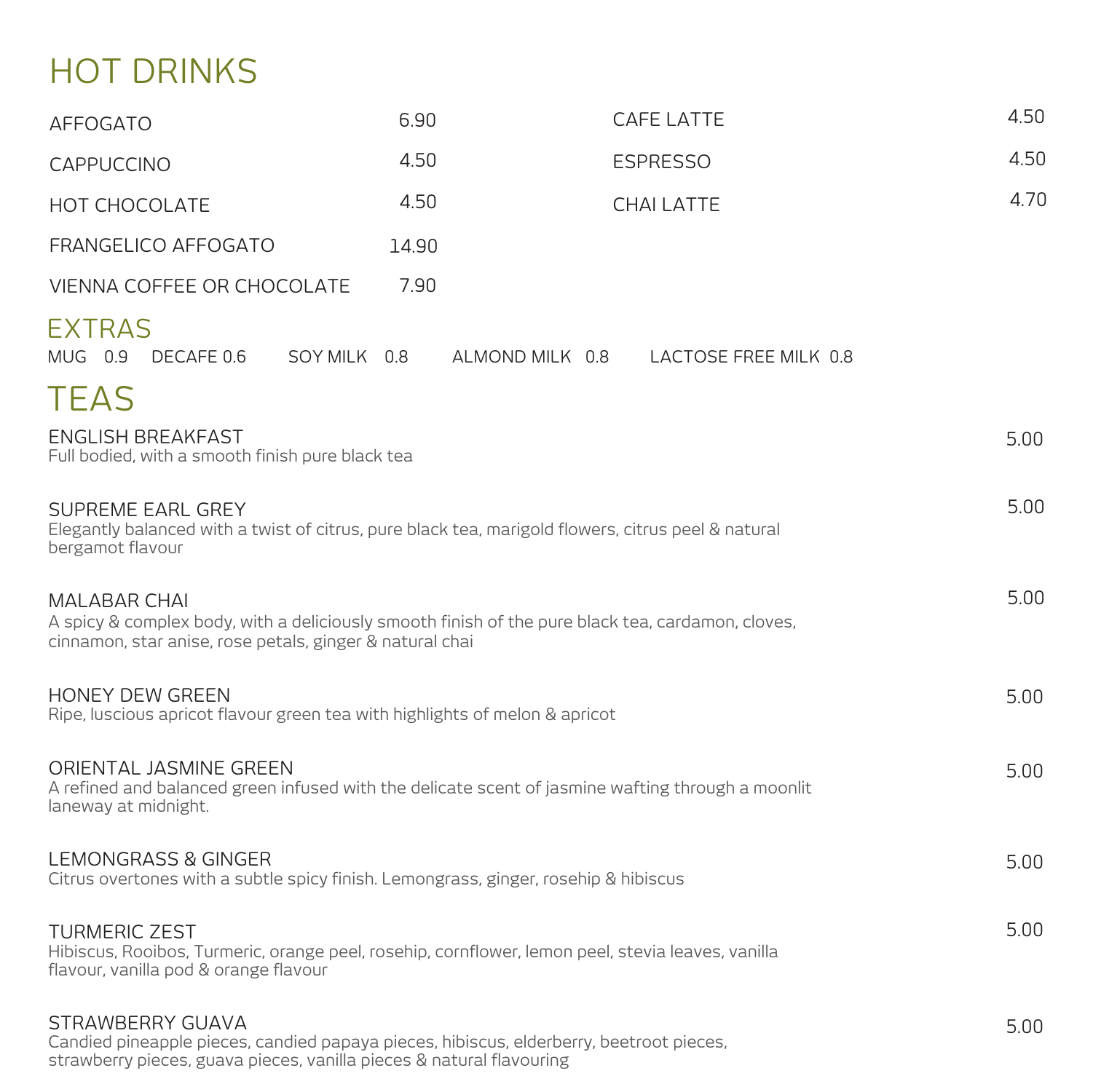## COLD DRINKS (NON ALCOHOLIC)

| FRESH JUICES (Seasonal fruits & vegetables)                                                    | refer to breakfast page |
|------------------------------------------------------------------------------------------------|-------------------------|
| MINERAL WATERS: Sparkling, Chinotto, Limonata, Aranciata Rossa                                 | 5.50                    |
| SPARKLING MINERAL WATER 750ml                                                                  | 12.90                   |
| SOFT DRINKS Coke, Soda, Raspberry, Lemonade, Lemon Squash, Dry Ginger Ale                      | 4.50                    |
| SOFT DRINKS 330ML BOTTLE Diet Coke, Coca Cola, Coke Zero                                       | 5.00                    |
| MILK SHAKES Chocolate, Caramel, Strawberry, Lime, Blue Heaven, Coffee, Vanilla, Banana         | 8.90                    |
| <b>THICK SHAKES</b> Chocolate, Caramel, Strawberry, Lime, Blue Heaven, Coffee, Vanilla, Banana | 10.90                   |
| SMOOTHIES Banana, Mango, Strawberry                                                            | 11.90                   |
| <b>ICED</b> Coffee, Chocolate, Mocha                                                           | 8.90                    |
| <b>ICED TEA</b> Peach or Lemon                                                                 | 5.90                    |
| SPIDERS Cola, Lime, Raspberry, Lemonade, Blue Heaven                                           | 8.90                    |

#### BEER

| CASCADE PREMIUM LIGHT AUS      | 8.90  | <b>CROWN LAGER AUS</b>                      | 8.90  |
|--------------------------------|-------|---------------------------------------------|-------|
| JAMES BOAG'S PREMIUM LIGHT AUS | 8.90  | <b>JAMES BOAG'S PREMIUM AUS</b>             | 8.90  |
| PURE BLONDE AUS                | 8.90  | <b>VICTORIA BITTER AUS</b>                  | 8.90  |
| <b>ASAHI PREMIUM JPN</b>       | 10.90 | PERONI NASTRO AZZURO ITA                    | 10.90 |
| <b>CORONA MEX</b>              | 10.90 | LITTLE CREATURES AUS                        | 10.90 |
| <b>STELLA ARTOIS BEL</b>       | 10.90 | <b>HOEGAARDEN BEL</b>                       | 10.90 |
| <b>COOPERS PALE ALE AUS</b>    | 9.90  | COOPERS SPARKLING AUS                       | 8.90  |
| <b>FURPHY'S AUS</b>            | 9.90  | <b>CARLTON DRY AUS</b>                      | 9.90  |
| <b>GREAT NORTHERN AUS</b>      | 9.90  | <b>MOON DOG &amp; OLD MATE PALE ALE AUS</b> | 9.90  |
| $\sim$ . $\sim$ $\sim$         |       |                                             |       |

#### CIDER

| REKORDERLIG CIDER Dry Apple 330ml    | 9.90 |
|--------------------------------------|------|
| REKORDERLIG CIDER Wild Berries 330ml | 9.90 |

| REKORDERLIG CIDER Passionfruit 330ml      | 9.90 |
|-------------------------------------------|------|
| REKORDERLIG CIDER Strawberry & Lime 330ml | 9.90 |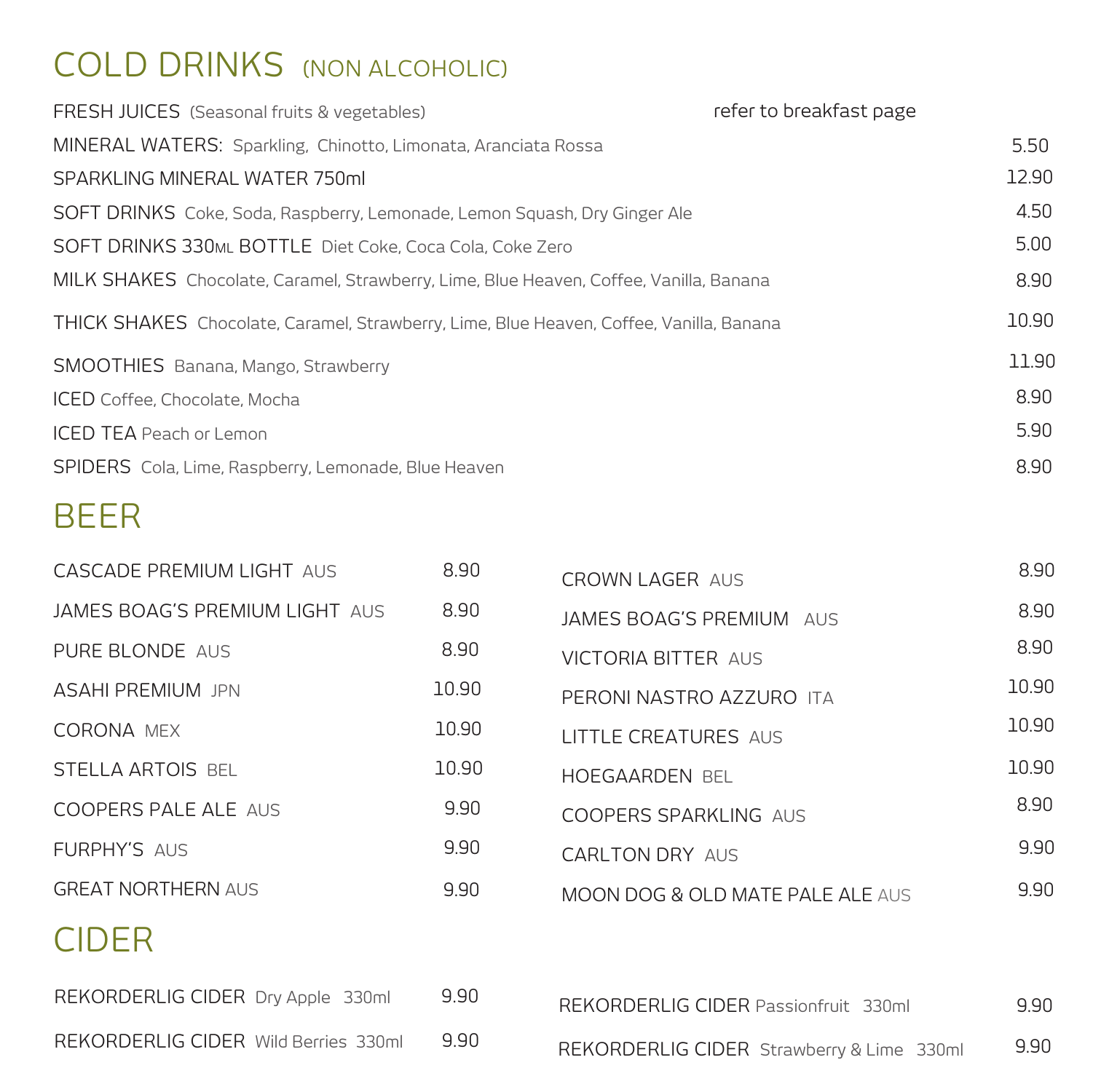# **COCKTAILS**

| <b>GIN COOLER</b><br>Hendricks gin, fresh mint, cucumber & fresh lime, topped with tonic water                                   | 19.90 |
|----------------------------------------------------------------------------------------------------------------------------------|-------|
| PORNSTAR MARTINI<br>Vodka, passion fruit liqueur, lime juice, simple syrup & sparkling wine                                      | 21.90 |
| ROSE MOJITO<br>Havana Club rum, Absolut vodka, fresh strawberries, lime & mint muddled with brown sugar & rose syrup             | 20.90 |
| <b>NEGRONI</b><br>Campari, Bombay gin, vermouth, fresh orange slices topped with soda                                            | 19.90 |
| <b>BERRY BLISS</b><br>Absolut vodka, Amerie berry apertif, fresh berries, cranberry & pineapple juice topped with champagne      | 19.90 |
| <b>FRUIT TINGLE</b><br>Absolut vodka & blue curacao topped with lemonade & a dash of raspberry                                   | 17.90 |
| COSMOPOLITAN<br>Absolut vodka, Cointreau, fresh lime juice & cranberry                                                           | 17.90 |
| <b>APEROL SPRITZ</b><br>Aperol, fresh orange, Prosecco & a dash of soda                                                          | 17.90 |
| <b>AMARETTO SOUR</b><br>Amaretto liqueur, lemon juice, simple syrup, egg white & bitters                                         | 21.90 |
| <b>ESPRESSO MARTINI</b><br>Absolut vodka, white crème de cacao, Kahlua liqueur with a double shot of espresso                    | 19.90 |
| <b>CHAMBORD DELIGHT</b><br>Absolut vodka, Rose water, mixed berries, mint, simple syrup, Chambord liqueur topped with soda water | 19.90 |
| <b>CLASSIC WHISKEY SOUR</b>                                                                                                      | 21.90 |

Bourbon, lemon juice, simple syrup, egg white & bitters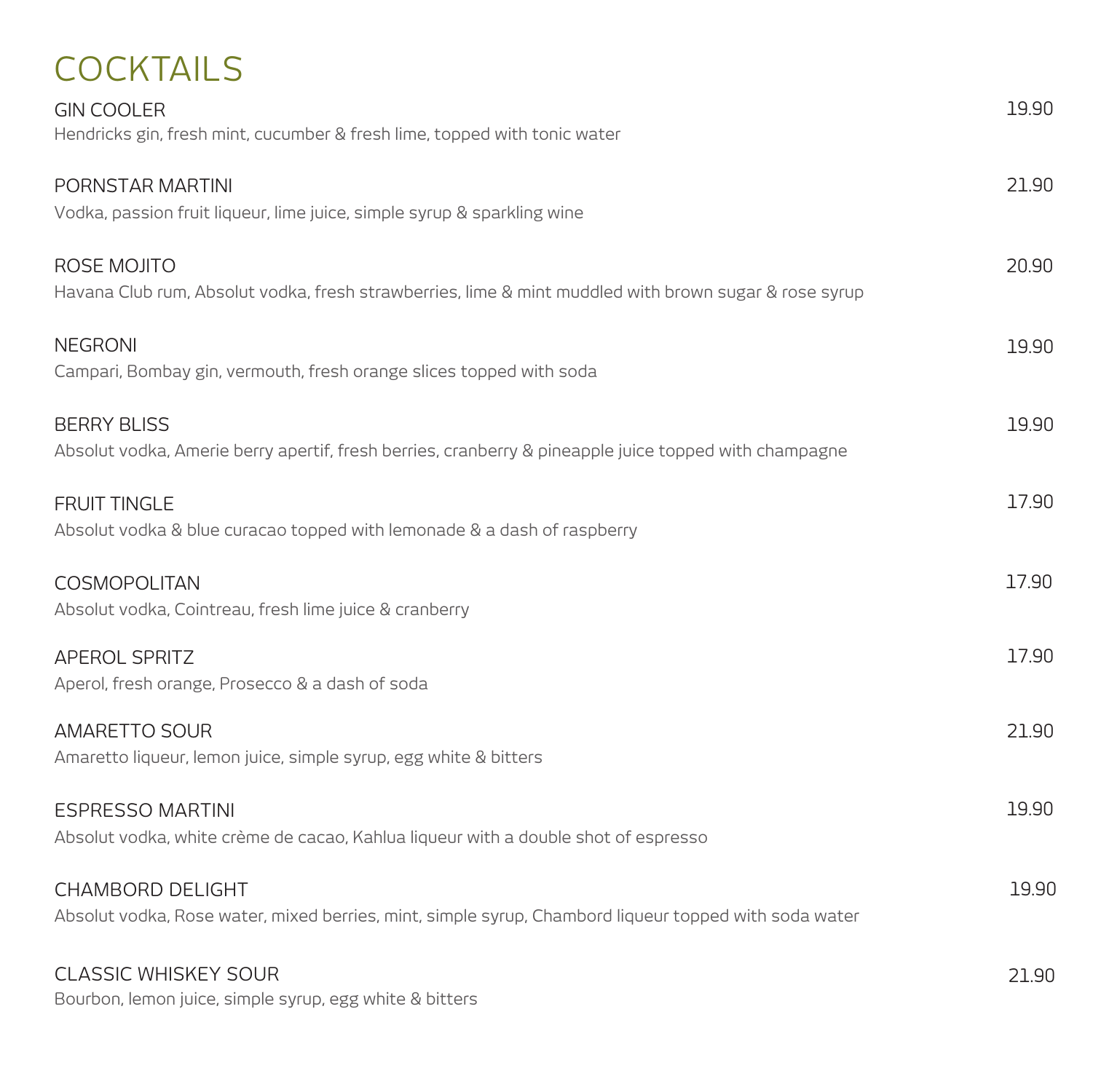# CHAMPAGNE & SPARKLING WINE

| TAYLOR FERGUSON Brut Cuvée   | South East Australia | 11.90 | 39.90 |
|------------------------------|----------------------|-------|-------|
| <b>JACQUELINE Brut</b>       | France               | 13.90 | 49.90 |
| <b>CASA CANEVAL Prosecco</b> | Italy                | 13.90 | 49.90 |
| <b>CHARDONNAY</b>            |                      | Y     |       |
| COOKOOTHAMA                  | South East Australia | 11.90 | 39.90 |
| <b>SERAFINO</b>              | McLaren Vale, NSW    | 13.90 | 49.90 |
|                              |                      |       |       |
| <b>SAUVIGNON BLANC</b>       |                      | Y     |       |
| <b>COOKOOTHAMA</b>           | South East Australia | 11.90 | 39.90 |
| <b>MANSION HOUSE</b>         | Marlborough, NZ      | 14.90 | 51.90 |
|                              |                      |       |       |
| <b>VARIETIES</b>             |                      | Y     |       |
| PASQUA Pinot Grigio          | Italy                | 11.90 | 39.90 |
| <b>SERAFINO</b>              | McLaren Vale, NSW    | 13.90 | 49.90 |
| <b>MAJELLA Rose</b>          | Coonawarra, SA       | 13.90 | 49.90 |
|                              |                      |       |       |
| <b>MAJELLA</b> Riesling      | Coonawarra, SA       | 13.90 | 49.90 |

 $\mathbf{r}$